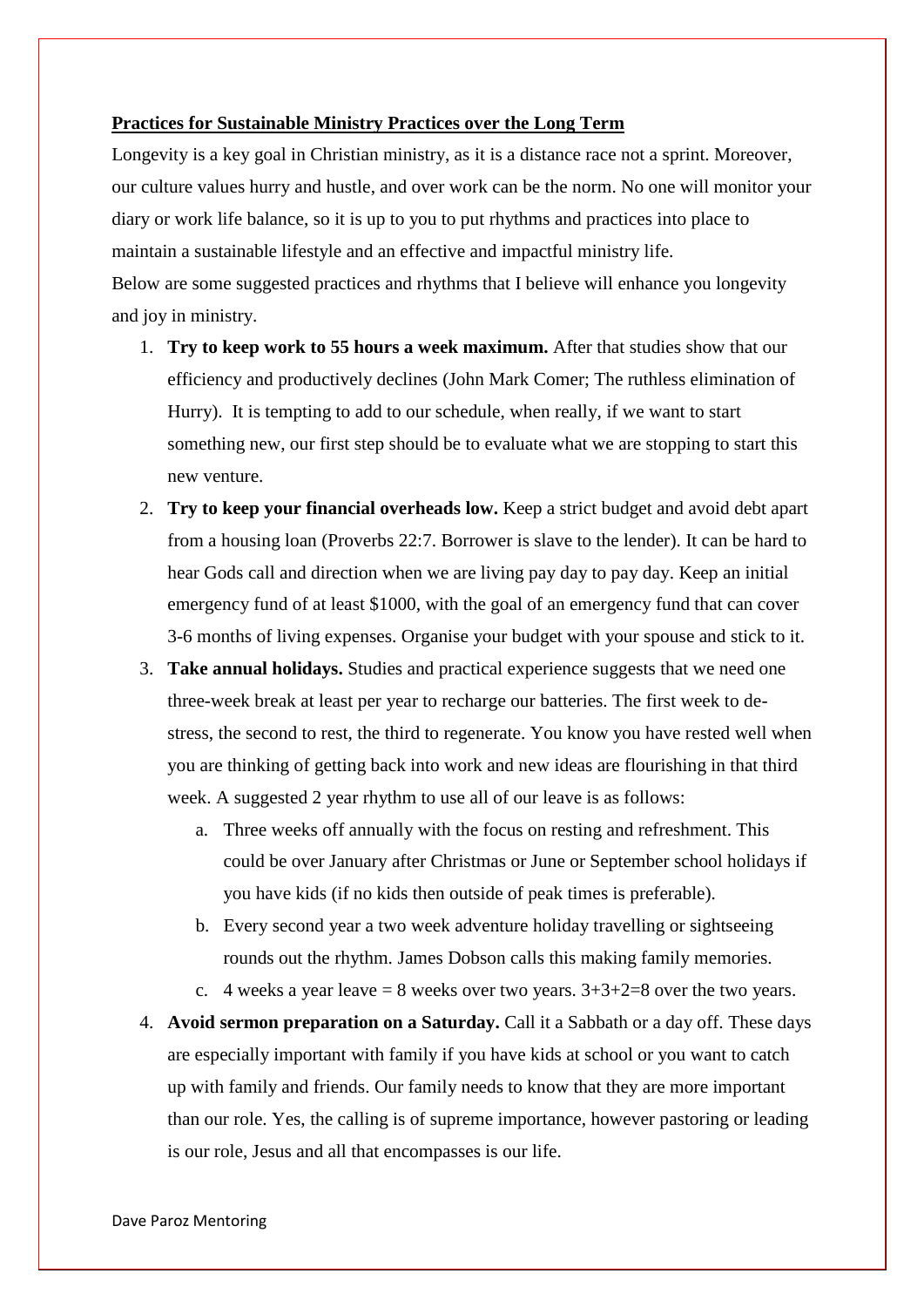- 5. **Take a Sabbath.** Call it your day off if you like but having a day to rest in God. Have a separate day to do jobs and chores if you can. Coordinate that with your spouse if possible. Sabbath, or Shabbat literally means to stop. Do what refreshes your soul.
- 6. **Aim for a maximum of 3 nights out per week when full time.** We need some days where we are socialising with the family and just relaxing in the evening to wind down. If you need to be out for a fourth night, take an afternoon off to compensate.
- 7. **Have a family night each week.** Good fun and no interruptions. This is a time when all in the household are invited to be present for a meal and interactive fun of some description. Works well when kids start to move out of home. You can also invite friends or people who are becoming part of your extended spiritual family. (Mike Breen; Family on Mission / Oikonomics).
- 8. **Insulated your kids from the conflict in church as much as possible.** Avoid where you can discussion of problems or people in our kids ear shot. They are not silly and will figure some of this out but try not to give them ammunition around this. We want them to view the Church through the lens of a participant and not the leadership lens as they are not the leader and they are too young to understand the nuances of the situation. Model the joy of following Jesus not the tension of leadership.
- 9. **Share your wins and conflicts.** Make sure you share the wins of conflict with your spouse and not just the hard times. When you have a resolution or a reconciliation share those with your spouse as much as you do the negative issues. Ideally, if you can insulate them form some things that is ideal, but we need to talk about the good and the bad as it will affect our relationships if we do not. (Wayne Cordero).
- 10. **Get enough rest.** People do not get passionate about this subject, but it is of extreme importance and often overlooked by many leaders. When we have young children, or we have a season of grief and loss in the church, we can be busy and lack sleep. These are out of our control, but we need to manage the things that are in our control like blue screen exposure late in the night, phones and iPads in our bedroom, lots of Television or YouTube etc. Retiring to bed 30 minutes before you need to be asleep and reading is a great way to wind down.
- 11. **Keep sustainable gaps between appointments.** One of the killers of effective and meaningful meetings is a lack of preparation for that meeting, and an inability to reflect and gather our thoughts after a meeting. Keeping larger gaps between meetings allows us to not feel stressed when a meeting run late. Lastly, let the person you are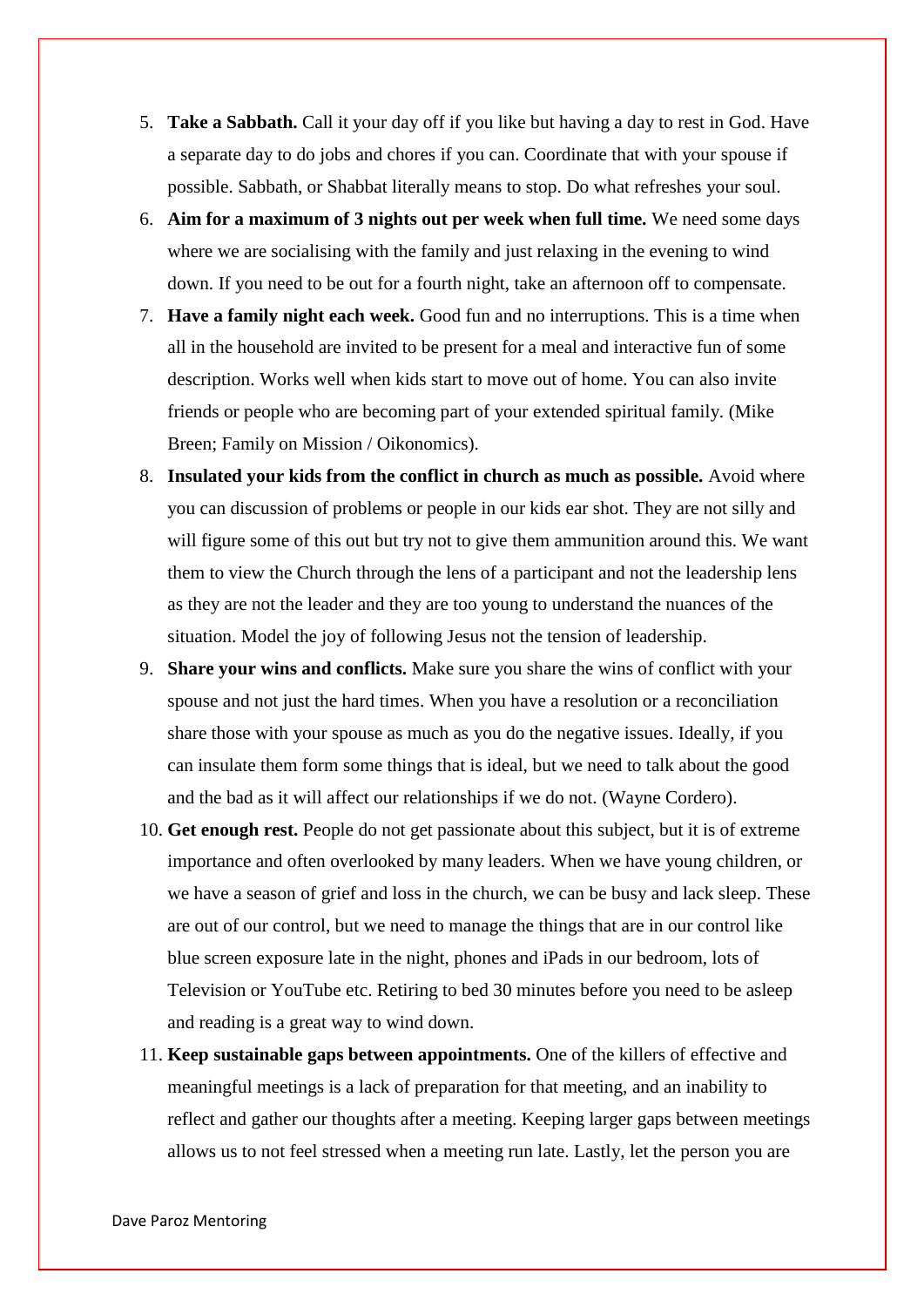meeting with know how long you have to meet with them and when you need to be leaving that meeting.

- 12. **Embrace your limitations.** We cannot do everything and we are not good at everything. If we could do everything in our own strength then we would not need God. As we acknowledge and embrace our limitations, we find God in what we cannot do (Pete Scazzero).
- 13. **Put Gods agenda first.** Avoid being be distracted by the agendas of others, including your own. This can be hard and can take a lot of discernment. We all have an agenda, even us leaders, so we could be distracted by our own agenda. What the church or organisation needs could be different from what you as a leader want, and it could be different from what others want. Discerning Gods agenda is a practice best discerned through corporate prayer. This gives a voice to those who do not usually have a voice, or who are not the loudest voice.
- 14. **Set up and welcome both internal and external accountability.** The rise and fall of Mars Hill podcast held up a light to what happens when leaders fail to submit to Godly accountability.
	- a. Internally we need to be accountable to our Elders / Boards / Church Counsels, whichever model you have, for our job description, moral conduct and how we are tracking with our vision as a church. Monthly written reports are a good way to begin the process with clear explanations on how you are progressing in ministry, your healthy measurable markers like prayer, ministry involvement, salvations, baptisms etc. (just looking at the three "B's", Buildings, Budgets & Butts on seats gives a distorted view of growth). Measure what matters.
	- b. Externally we need someone who will challenge our thinking and actions, and that we can learn from to be able to grow and develop as a leader. If we just stay in our own church bubble, we could miss ideas and concepts that would help us grow. The limitations of external accountability is that the external person only knows what you are telling them. Both internal and external accountability should operate together.
- 15. Get a good mentor and or Coach. Mentoring is primarily about who you are as a person and leader. Coaching is about the details and practical help along the way. Supervision focuses on ministry and working relationships; focusing on codes of